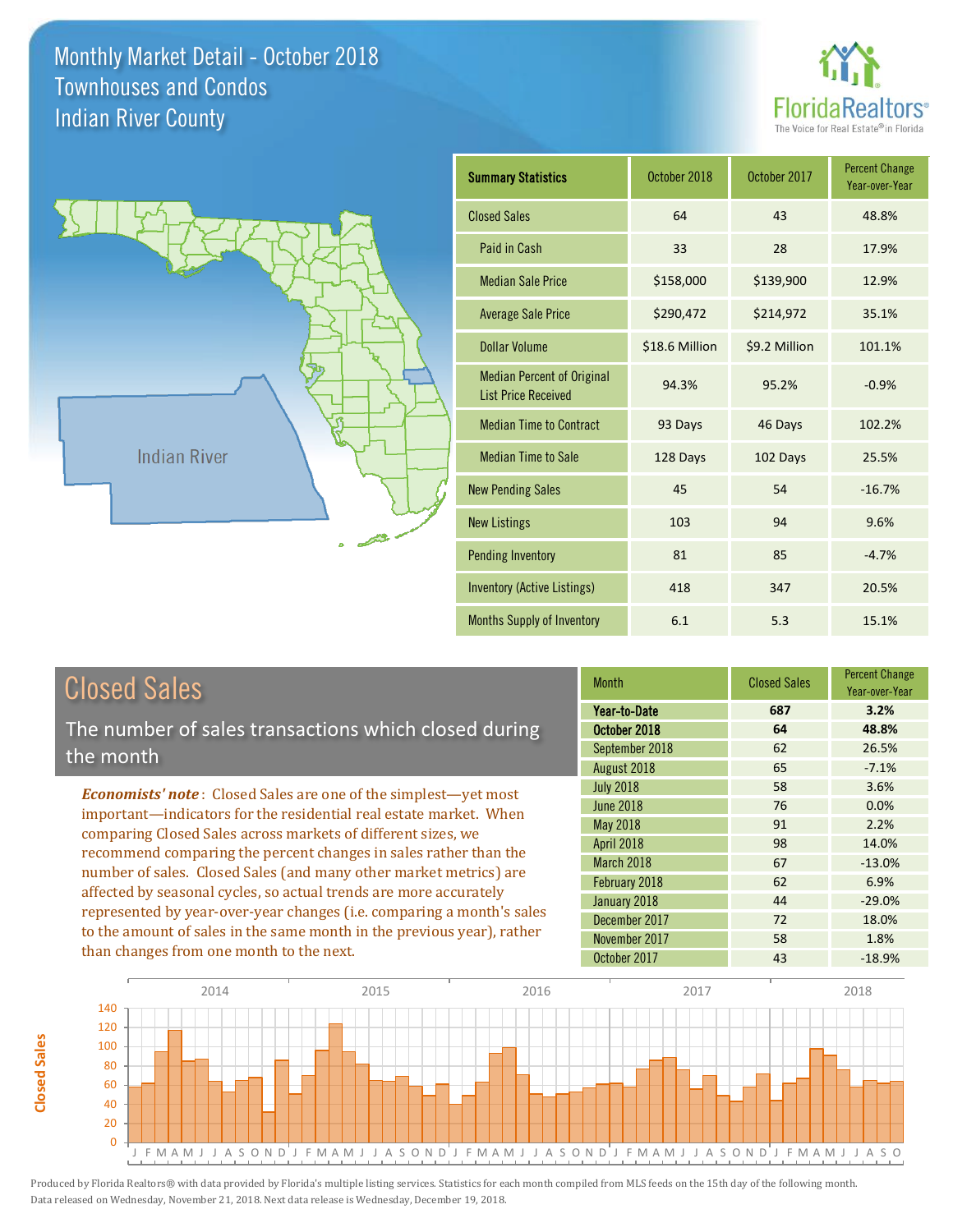this statistic should be interpreted with care.



53 8.2%

| Cash Sales                                                                     | <b>Month</b>      | <b>Cash Sales</b> | <b>Percent Change</b><br>Year-over-Year |
|--------------------------------------------------------------------------------|-------------------|-------------------|-----------------------------------------|
|                                                                                | Year-to-Date      | 480               | $-2.8%$                                 |
| The number of Closed Sales during the month in which                           | October 2018      | 33                | 17.9%                                   |
| buyers exclusively paid in cash                                                | September 2018    | 36                | $-2.7%$                                 |
|                                                                                | August 2018       | 38                | $-32.1%$                                |
|                                                                                | <b>July 2018</b>  | 43                | 4.9%                                    |
|                                                                                | June 2018         | 56                | 0.0%                                    |
| <b>Economists' note:</b> Cash Sales can be a useful indicator of the extent to | <b>May 2018</b>   | 64                | $-3.0%$                                 |
| which investors are participating in the market. Why? Investors are            | <b>April 2018</b> | 75                | 10.3%                                   |
| far more likely to have the funds to purchase a home available up front,       | March 2018        | 49                | $-9.3%$                                 |
| whereas the typical homebuyer requires a mortgage or some other                | February 2018     | 45                | 0.0%                                    |
| form of financing. There are, of course, many possible exceptions, so          | January 2018      | 41                | $-4.7%$                                 |

J F M A M J J A S O N D J F M A M J J A S O N D J F M A M J J A S O N D J F M A M J J A S O N D J F M A M J J A S O  $\Omega$ 20 40 60 80 100 120 2014 2015 2016 2016 2017 2018

## Cash Sales as a Percentage of Closed Sales

The percentage of Closed Sales during the month which were Cash Sales

*Economists' note* : This statistic is simply another way of viewing Cash Sales. The remaining percentages of Closed Sales (i.e. those not paid fully in cash) each month involved some sort of financing, such as mortgages, owner/seller financing, assumed loans, etc.

| <b>Month</b>     | <b>Percent of Closed</b> | <b>Percent Change</b> |
|------------------|--------------------------|-----------------------|
|                  | Sales Paid in Cash       | Year-over-Year        |
| Year-to-Date     | 69.9%                    | $-5.8%$               |
| October 2018     | 51.6%                    | $-20.7%$              |
| September 2018   | 58.1%                    | $-23.0%$              |
| August 2018      | 58.5%                    | $-26.9%$              |
| <b>July 2018</b> | 74.1%                    | 1.2%                  |
| <b>June 2018</b> | 73.7%                    | 0.0%                  |
| May 2018         | 70.3%                    | $-5.3%$               |
| April 2018       | 76.5%                    | $-3.3%$               |
| March 2018       | 73.1%                    | 4.3%                  |
| February 2018    | 72.6%                    | $-6.4%$               |
| January 2018     | 93.2%                    | 34.3%                 |
| December 2017    | 73.6%                    | $-8.3%$               |
| November 2017    | 56.9%                    | $-27.9%$              |
| October 2017     | 65.1%                    | $-6.7%$               |

October 2017 28 28 -24.3%

November 2017 **33** -26.7%

December 2017

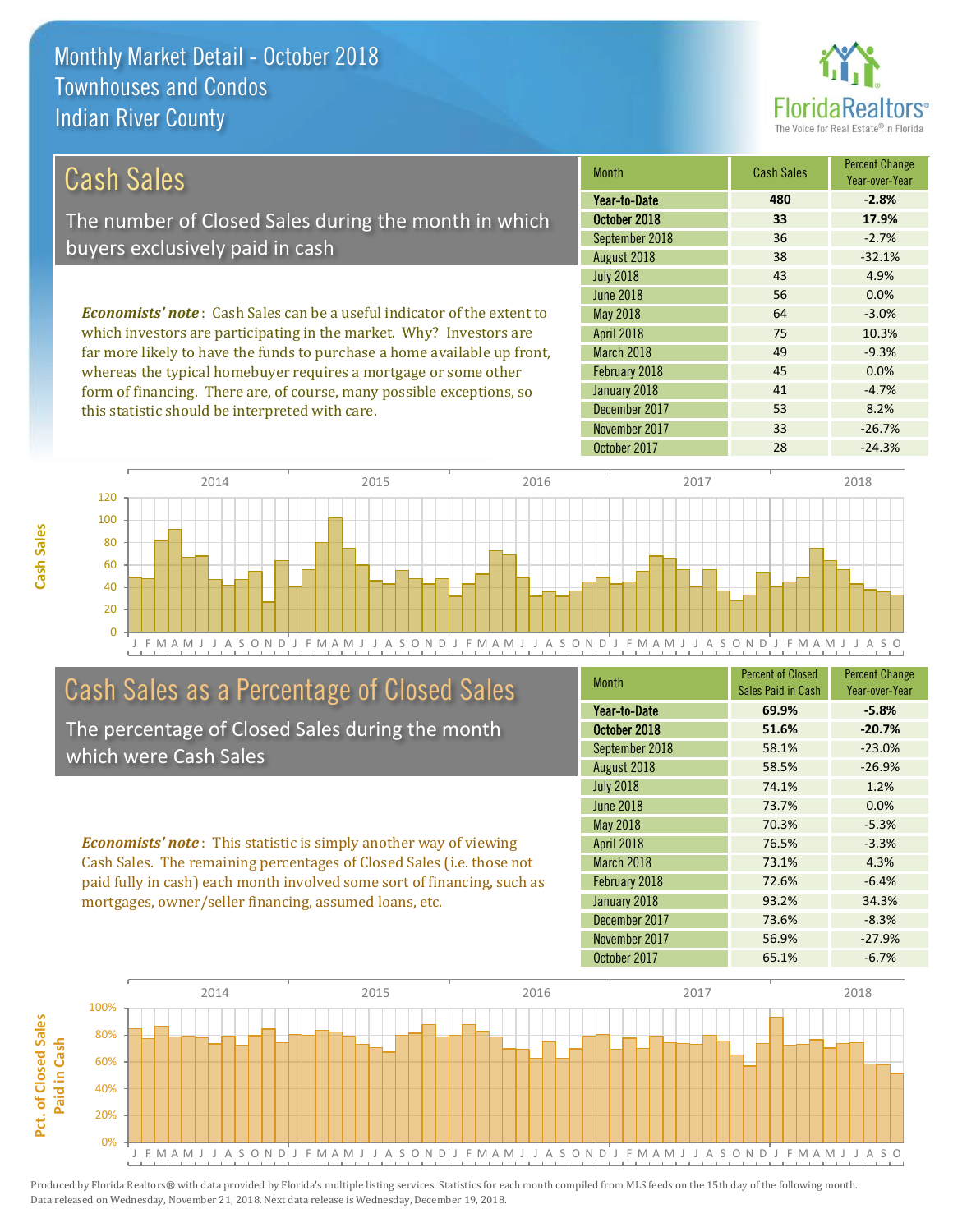

#### Month Median Sale Price Percent Change Year-over-Year October 2018 **\$158,000 12.9%** Year-to-Date **\$146,000 8.1%** March 2018 **\$130,000** 0.0% September 2018 **\$142,250** 9.4% August 2018 **\$152,000** 19.0% May 2018 **\$140,000** -3.4% April 2018 **\$172,000** -5.9% July 2018 **\$146,500** \$146,500 June 2018 **\$168,000** \$168,000 22.6% February 2018 **\$130,000** 5.3% January 2018 **\$127,500** 8.1% December 2017 **\$138,500** 10.8% November 2017 **\$136,998** 24.5% October 2017 **\$139,900** 7.6% *Economists' note* : Median Sale Price is our preferred summary statistic for price activity because, unlike Average Sale Price, Median Sale Price is not sensitive to high sale prices for small numbers of homes that may not be characteristic of the market area. Keep in mind that median price trends over time are not always solely caused by changes in the general value of local real estate. Median sale price only reflects the values of the homes that *sold* each month, and the mix of the types of homes that sell can change over time. \$200K 2014 2015 2016 2016 2017 2018 Median Sale Price The median sale price reported for the month (i.e. 50% of sales were above and 50% of sales were below)



# Average Sale Price

The average sale price reported for the month (i.e. total sales in dollars divided by the number of sales)

*Economists' note* : Usually, we prefer Median Sale Price over Average Sale Price as a summary statistic for home prices. However, Average Sale Price does have its uses—particularly when it is analyzed alongside the Median Sale Price. For one, the relative difference between the two statistics can provide some insight into the market for higher-end homes in an area.

| Month            | <b>Average Sale Price</b> | <b>Percent Change</b><br>Year-over-Year |
|------------------|---------------------------|-----------------------------------------|
| Year-to-Date     | \$253,147                 | 0.3%                                    |
| October 2018     | \$290,472                 | 35.1%                                   |
| September 2018   | \$208,052                 | $-26.8%$                                |
| August 2018      | \$233,925                 | 6.4%                                    |
| <b>July 2018</b> | \$220,949                 | 23.7%                                   |
| <b>June 2018</b> | \$269,971                 | 9.5%                                    |
| <b>May 2018</b>  | \$206,948                 | $-15.5%$                                |
| April 2018       | \$375,618                 | 24.3%                                   |
| March 2018       | \$188,865                 | $-45.4%$                                |
| February 2018    | \$241,188                 | $-2.3%$                                 |
| January 2018     | \$241,693                 | 24.2%                                   |
| December 2017    | \$187,235                 | $-9.6%$                                 |
| November 2017    | \$211,846                 | 5.3%                                    |
| October 2017     | \$214,972                 | $-4.7%$                                 |



Produced by Florida Realtors® with data provided by Florida's multiple listing services. Statistics for each month compiled from MLS feeds on the 15th day of the following month. Data released on Wednesday, November 21, 2018. Next data release is Wednesday, December 19, 2018.

**Average Sale Price**

**Average Sale Price**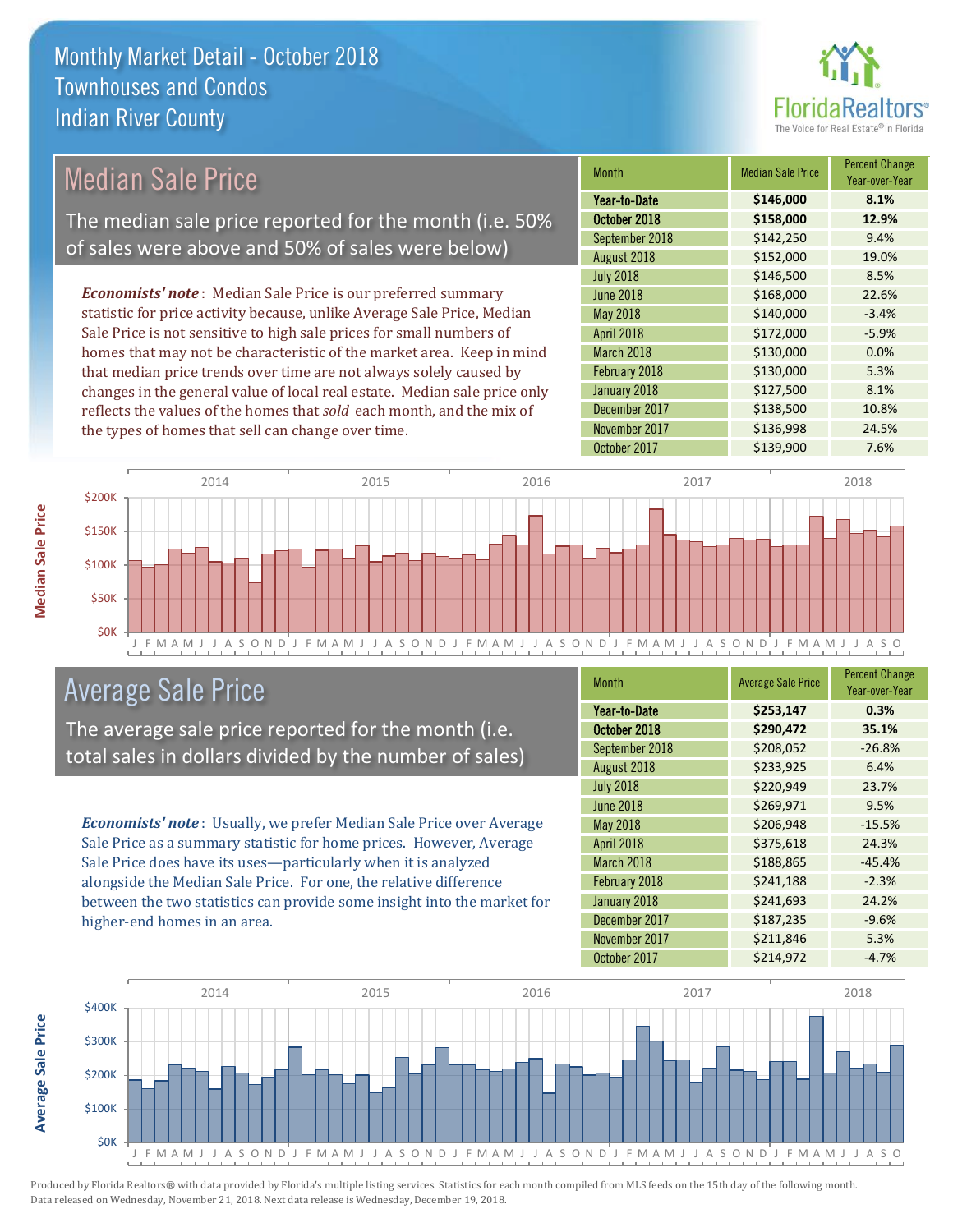

### Dollar Volume

The sum of the sale prices for all sales which closed during the month

*Economists' note* : Dollar Volume is simply the sum of all sale prices in a given time period, and can quickly be calculated by multiplying Closed Sales by Average Sale Price. It is a strong indicator of the health of the real estate industry in a market, and is of particular interest to real estate professionals, investors, analysts, and government agencies. Potential home sellers and home buyers, on the other hand, will likely be better served by paying attention to trends in the two components of Dollar Volume (i.e. sales and prices) individually.

| <b>Month</b>     | Dollar Volume   | <b>Percent Change</b><br>Year-over-Year |
|------------------|-----------------|-----------------------------------------|
| Year-to-Date     | \$173.9 Million | 3.5%                                    |
| October 2018     | \$18.6 Million  | 101.1%                                  |
| September 2018   | \$12.9 Million  | $-7.4%$                                 |
| August 2018      | \$15.2 Million  | $-1.2%$                                 |
| <b>July 2018</b> | \$12.8 Million  | 28.1%                                   |
| <b>June 2018</b> | \$20.5 Million  | 9.5%                                    |
| May 2018         | \$18.8 Million  | $-13.6%$                                |
| April 2018       | \$36.8 Million  | 41.6%                                   |
| March 2018       | \$12.7 Million  | $-52.5%$                                |
| February 2018    | \$15.0 Million  | 4.5%                                    |
| January 2018     | \$10.6 Million  | $-11.8%$                                |
| December 2017    | \$13.5 Million  | 6.7%                                    |
| November 2017    | \$12.3 Million  | 7.2%                                    |
| October 2017     | \$9.2 Million   | $-22.7%$                                |



# Median Percent of Original List Price Received

The median of the sale price (as a percentage of the original list price) across all properties selling during the month

*Economists' note* : The Median Percent of Original List Price Received is useful as an indicator of market recovery, since it typically rises as buyers realize that the market may be moving away from them and they need to match the selling price (or better it) in order to get a contract on the house. This is usually the last measure to indicate a market has shifted from down to up, so it is what we would call a *lagging* indicator.

| <b>Month</b>     | Med. Pct. of Orig.<br><b>List Price Received</b> | <b>Percent Change</b><br>Year-over-Year |
|------------------|--------------------------------------------------|-----------------------------------------|
| Year-to-Date     | 94.5%                                            | 0.6%                                    |
| October 2018     | 94.3%                                            | $-0.9%$                                 |
| September 2018   | 93.8%                                            | 1.6%                                    |
| August 2018      | 94.5%                                            | $-0.3%$                                 |
| <b>July 2018</b> | 93.7%                                            | $-1.4%$                                 |
| <b>June 2018</b> | 93.4%                                            | 0.6%                                    |
| May 2018         | 95.4%                                            | 1.9%                                    |
| April 2018       | 95.7%                                            | 2.1%                                    |
| March 2018       | 95.0%                                            | 0.8%                                    |
| February 2018    | 93.9%                                            | $-0.8%$                                 |
| January 2018     | 95.2%                                            | 1.5%                                    |
| December 2017    | 95.9%                                            | 1.9%                                    |
| November 2017    | 94.6%                                            | 1.2%                                    |
| October 2017     | 95.2%                                            | 1.8%                                    |

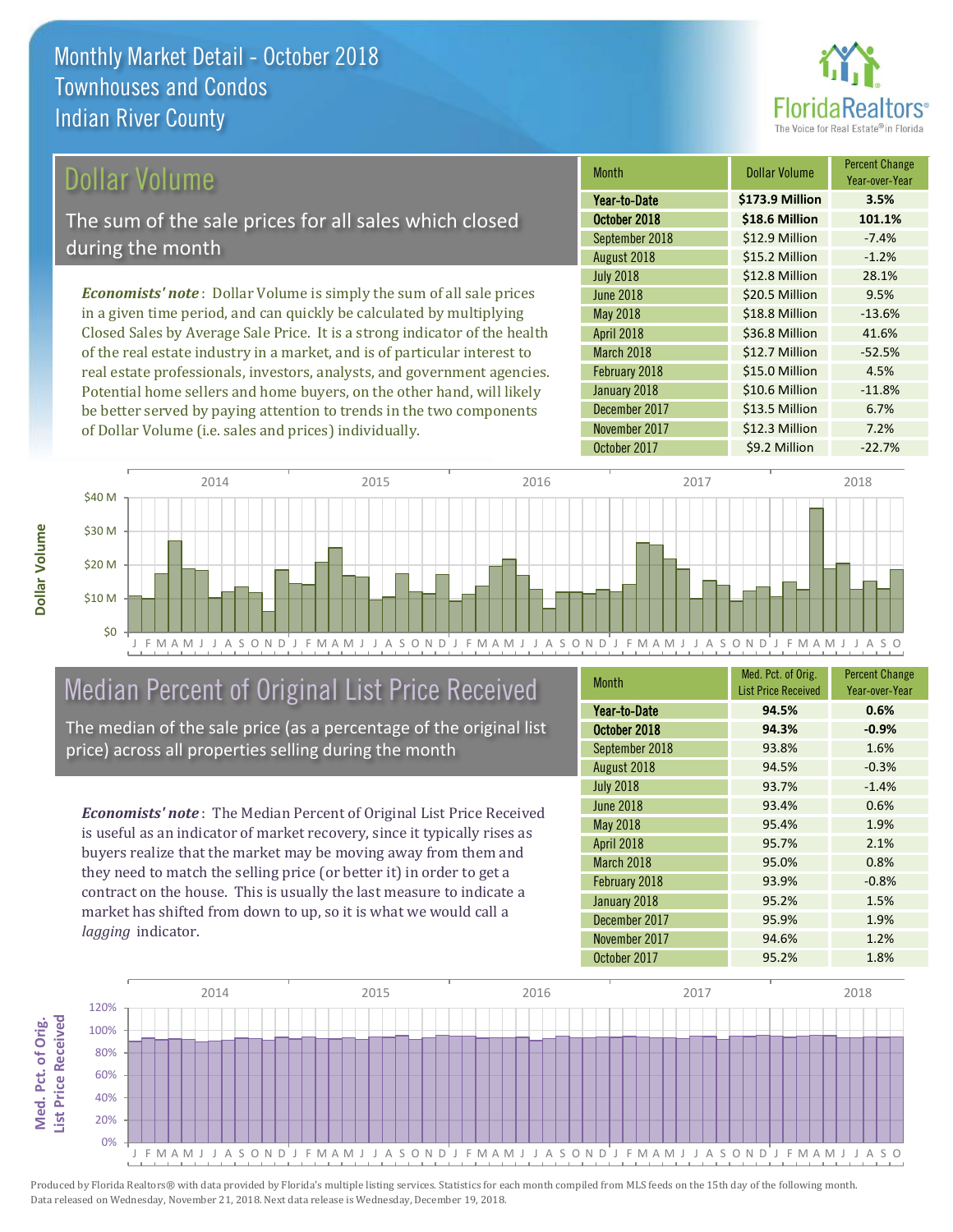

# Median Time to Contract

The median number of days between the listing date and contract date for all Closed Sales during the month

*Economists' note* : Like Time to Sale, Time to Contract is a measure of the length of the home selling process calculated for sales which closed during the month. The difference is that Time to Contract measures the number of days between the initial listing of a property and the signing of the contract which eventually led to the closing of the sale. When the gap between Median Time to Contract and Median Time to Sale grows, it is usually a sign of longer closing times and/or declining numbers of cash sales.

| <b>Month</b>      | <b>Median Time to</b><br>Contract | <b>Percent Change</b><br>Year-over-Year |
|-------------------|-----------------------------------|-----------------------------------------|
| Year-to-Date      | 47 Days                           | $-11.3%$                                |
| October 2018      | 93 Days                           | 102.2%                                  |
| September 2018    | 41 Days                           | $-48.8%$                                |
| August 2018       | 60 Days                           | 50.0%                                   |
| <b>July 2018</b>  | 86 Days                           | 87.0%                                   |
| <b>June 2018</b>  | 38 Days                           | $-28.3%$                                |
| <b>May 2018</b>   | 38 Days                           | $-26.9%$                                |
| <b>April 2018</b> | 37 Days                           | $-49.3%$                                |
| March 2018        | 41 Days                           | $-18.0%$                                |
| February 2018     | 44 Days                           | $-41.3%$                                |
| January 2018      | 54 Days                           | 20.0%                                   |
| December 2017     | 46 Days                           | $-43.2%$                                |
| November 2017     | 80 Days                           | 2.6%                                    |
| October 2017      | 46 Days                           | 2.2%                                    |



### Median Time to Sale

**Median Time to** 

**Median Time to** 

The median number of days between the listing date and closing date for all Closed Sales during the month

*Economists' note* : Time to Sale is a measure of the length of the home selling process, calculated as the number of days between the initial listing of a property and the closing of the sale. *Median* Time to Sale is the amount of time the "middle" property selling this month was on the market. That is, 50% of homes selling this month took *less* time to sell, and 50% of homes took *more* time to sell. Median Time to Sale gives a more accurate picture than Average Time to Sale, which can be skewed upward by small numbers of properties taking an abnormally long time to sell.

| <b>Month</b>     | <b>Median Time to Sale</b> | <b>Percent Change</b><br>Year-over-Year |
|------------------|----------------------------|-----------------------------------------|
| Year-to-Date     | 92 Days                    | $-7.1%$                                 |
| October 2018     | 128 Days                   | 25.5%                                   |
| September 2018   | 81 Days                    | $-32.5%$                                |
| August 2018      | 108 Days                   | 31.7%                                   |
| <b>July 2018</b> | 122 Days                   | 5.2%                                    |
| <b>June 2018</b> | 81 Days                    | $-22.1%$                                |
| <b>May 2018</b>  | 82 Days                    | $-10.9%$                                |
| April 2018       | 79 Days                    | $-24.0%$                                |
| March 2018       | 77 Days                    | $-16.3%$                                |
| February 2018    | 79 Days                    | $-30.7%$                                |
| January 2018     | 95 Days                    | 9.2%                                    |
| December 2017    | 81 Days                    | $-22.9%$                                |
| November 2017    | 113 Days                   | $-15.7%$                                |
| October 2017     | 102 Days                   | 36.0%                                   |

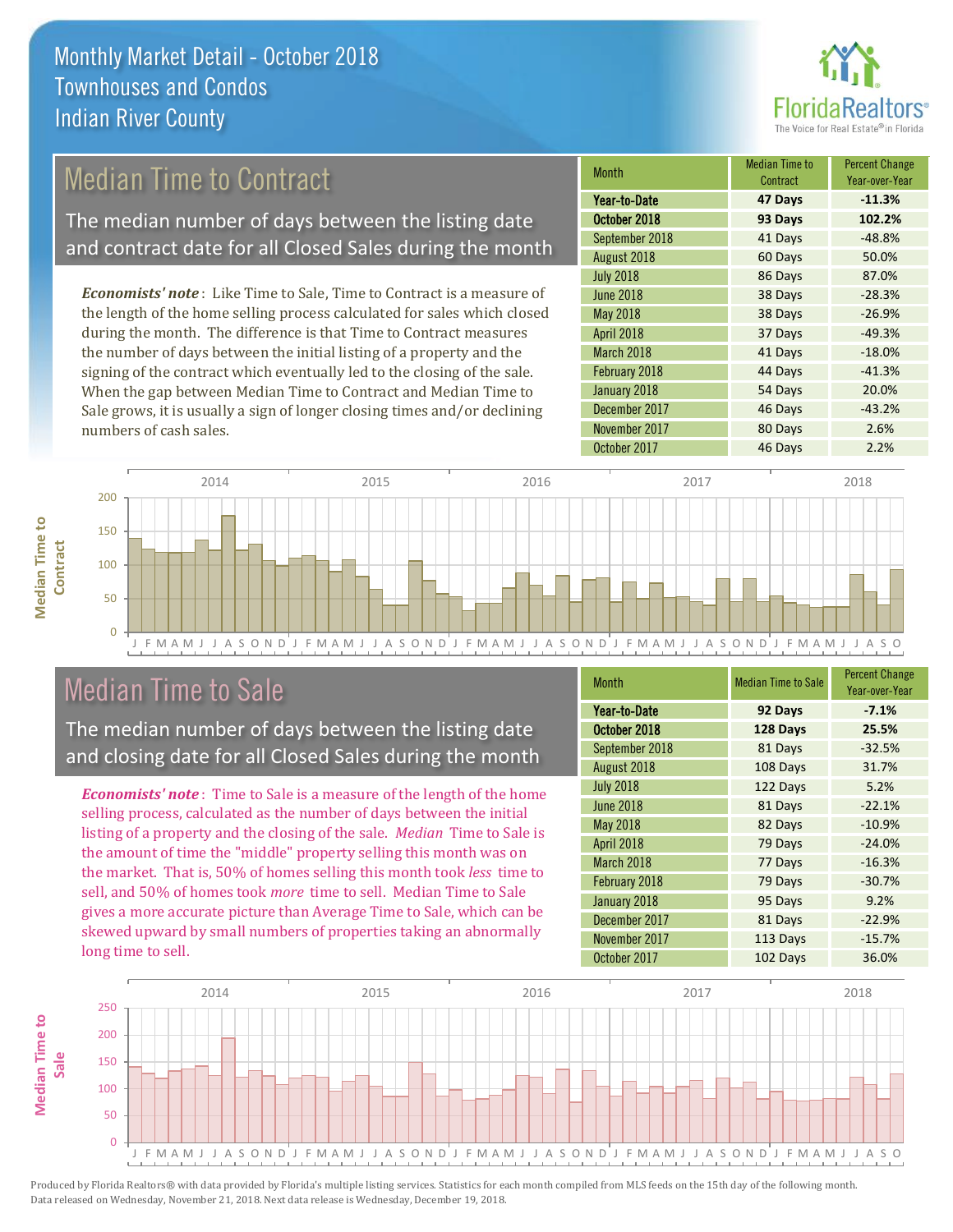

| <b>New Pending Sales</b>                                                       | <b>Month</b>      | <b>New Pending Sales</b> | <b>Percent Change</b><br>Year-over-Year |
|--------------------------------------------------------------------------------|-------------------|--------------------------|-----------------------------------------|
|                                                                                | Year-to-Date      | 747                      | 6.0%                                    |
| The number of listed properties that went under                                | October 2018      | 45                       | $-16.7%$                                |
|                                                                                | September 2018    | 49                       | 40.0%                                   |
| contract during the month                                                      | August 2018       | 80                       | 19.4%                                   |
|                                                                                | <b>July 2018</b>  | 59                       | $-11.9%$                                |
| <b>Economists' note</b> : Because of the typical length of time it takes for a | June 2018         | 67                       | $-2.9%$                                 |
| sale to close, economists consider Pending Sales to be a decent                | <b>May 2018</b>   | 79                       | 17.9%                                   |
| indicator of potential future Closed Sales. It is important to bear in         | <b>April 2018</b> | 93                       | 12.0%                                   |
| mind, however, that not all Pending Sales will be closed successfully.         | March 2018        | 103                      | $-1.9%$                                 |
| So, the effectiveness of Pending Sales as a future indicator of Closed         | February 2018     | 89                       | 23.6%                                   |
| Sales is susceptible to changes in market conditions such as the               | January 2018      | 83                       | $-3.5%$                                 |



# New Listings

distressed properties for sale.

The number of properties put onto the market during the month

availability of financing for homebuyers and the inventory of

*Economists' note* : New Listings tend to rise in delayed response to increasing prices, so they are often seen as a lagging indicator of market health. As prices rise, potential sellers raise their estimations of value—and in the most recent cycle, rising prices have freed up many potential sellers who were previously underwater on their mortgages. Note that in our calculations, we take care to not include properties that were recently taken off the market and quickly relisted, since these are not really *new* listings.

| Month            | <b>New Listings</b> | <b>Percent Change</b><br>Year-over-Year |
|------------------|---------------------|-----------------------------------------|
| Year-to-Date     | 1,003               | 17.6%                                   |
| October 2018     | 103                 | 9.6%                                    |
| September 2018   | 71                  | 54.3%                                   |
| August 2018      | 104                 | 46.5%                                   |
| <b>July 2018</b> | 65                  | 16.1%                                   |
| <b>June 2018</b> | 70                  | $-16.7%$                                |
| <b>May 2018</b>  | 75                  | $-15.7%$                                |
| April 2018       | 117                 | 28.6%                                   |
| March 2018       | 128                 | 33.3%                                   |
| February 2018    | 144                 | 22.0%                                   |
| January 2018     | 126                 | 16.7%                                   |
| December 2017    | 68                  | 0.0%                                    |
| November 2017    | 79                  | $-11.2%$                                |
| October 2017     | 94                  | 49.2%                                   |

December 2017 **47** -23.0% November 2017 **70** -2.8%



Produced by Florida Realtors® with data provided by Florida's multiple listing services. Statistics for each month compiled from MLS feeds on the 15th day of the following month. Data released on Wednesday, November 21, 2018. Next data release is Wednesday, December 19, 2018.

**New Listings**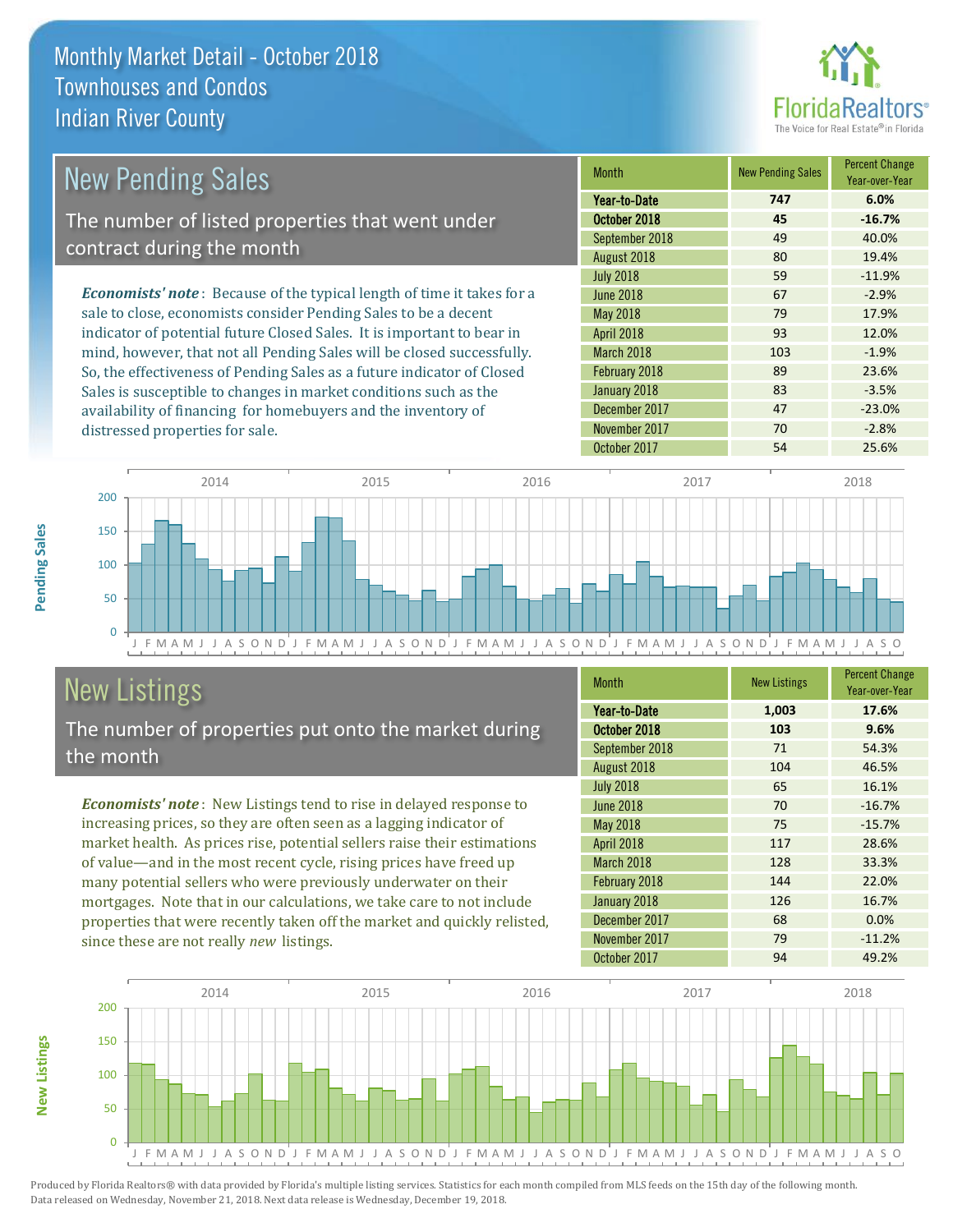

| <b>Inventory (Active Listings)</b>                                           | <b>Month</b>            |
|------------------------------------------------------------------------------|-------------------------|
|                                                                              | <b>YTD (Monthly Av)</b> |
| The number of property listings active at the end of                         | October 2018            |
| the month                                                                    |                         |
|                                                                              | August 2018             |
|                                                                              | <b>July 2018</b>        |
| <b>Economists' note</b> : There are a number of ways to define and calculate | June 2018               |
|                                                                              | $M = 0010$              |

Inventory. Our method is to simply count the number of active listings on the last day of the month, and hold this number to compare with the same month the following year. Inventory rises when New Listings are outpacing the number of listings that go off-market (regardless of whether they actually sell). Likewise, it falls when New Listings aren't keeping up with the rate at which homes are going off-market.

| <b>Month</b>             | Inventory | <b>Percent Change</b><br>Year-over-Year |
|--------------------------|-----------|-----------------------------------------|
| <b>YTD (Monthly Avg)</b> | 390       | 10.5%                                   |
| October 2018             | 418       | 20.5%                                   |
| September 2018           | 365       | 15.9%                                   |
| August 2018              | 367       | 16.9%                                   |
| <b>July 2018</b>         | 351       | 7.7%                                    |
| <b>June 2018</b>         | 360       | 0.6%                                    |
| May 2018                 | 407       | 11.2%                                   |
| April 2018               | 423       | 19.8%                                   |
| March 2018               | 415       | 15.9%                                   |
| February 2018            | 421       | 3.4%                                    |
| January 2018             | 369       | $-3.1%$                                 |
| December 2017            | 326       | $-0.9%$                                 |
| November 2017            | 313       | $-10.1%$                                |
| October 2017             | 347       | 7.1%                                    |



# Months Supply of Inventory

An estimate of the number of months it will take to deplete the current Inventory given recent sales rates

*Economists' note* : MSI is a useful indicator of market conditions. The benchmark for a balanced market (favoring neither buyer nor seller) is 5.5 months of inventory. Anything higher is traditionally a buyers' market, and anything lower is a sellers' market. There is no single accepted way of calculating MSI. A common method is to divide current Inventory by the most recent month's Closed Sales count, but this count is a usually poor predictor of future Closed Sales due to seasonal cycles. To eliminate seasonal effects, we use the 12-month average of monthly Closed Sales instead.

| <b>Month</b>             | <b>Months Supply</b> | <b>Percent Change</b><br>Year-over-Year |
|--------------------------|----------------------|-----------------------------------------|
| <b>YTD (Monthly Avg)</b> | 5.9                  | 7.3%                                    |
| October 2018             | 6.1                  | 15.1%                                   |
| September 2018           | 5.5                  | 14.6%                                   |
| August 2018              | 5.6                  | 19.1%                                   |
| <b>July 2018</b>         | 5.3                  | 3.9%                                    |
| <b>June 2018</b>         | 5.5                  | $-1.8%$                                 |
| May 2018                 | 6.2                  | 8.8%                                    |
| April 2018               | 6.5                  | 18.2%                                   |
| March 2018               | 6.5                  | 18.2%                                   |
| February 2018            | 6.5                  | 1.6%                                    |
| January 2018             | 5.7                  | $-5.0%$                                 |
| December 2017            | 4.9                  | $-9.3%$                                 |
| November 2017            | 4.8                  | $-15.8%$                                |
| October 2017             | 5.3                  | 0.0%                                    |

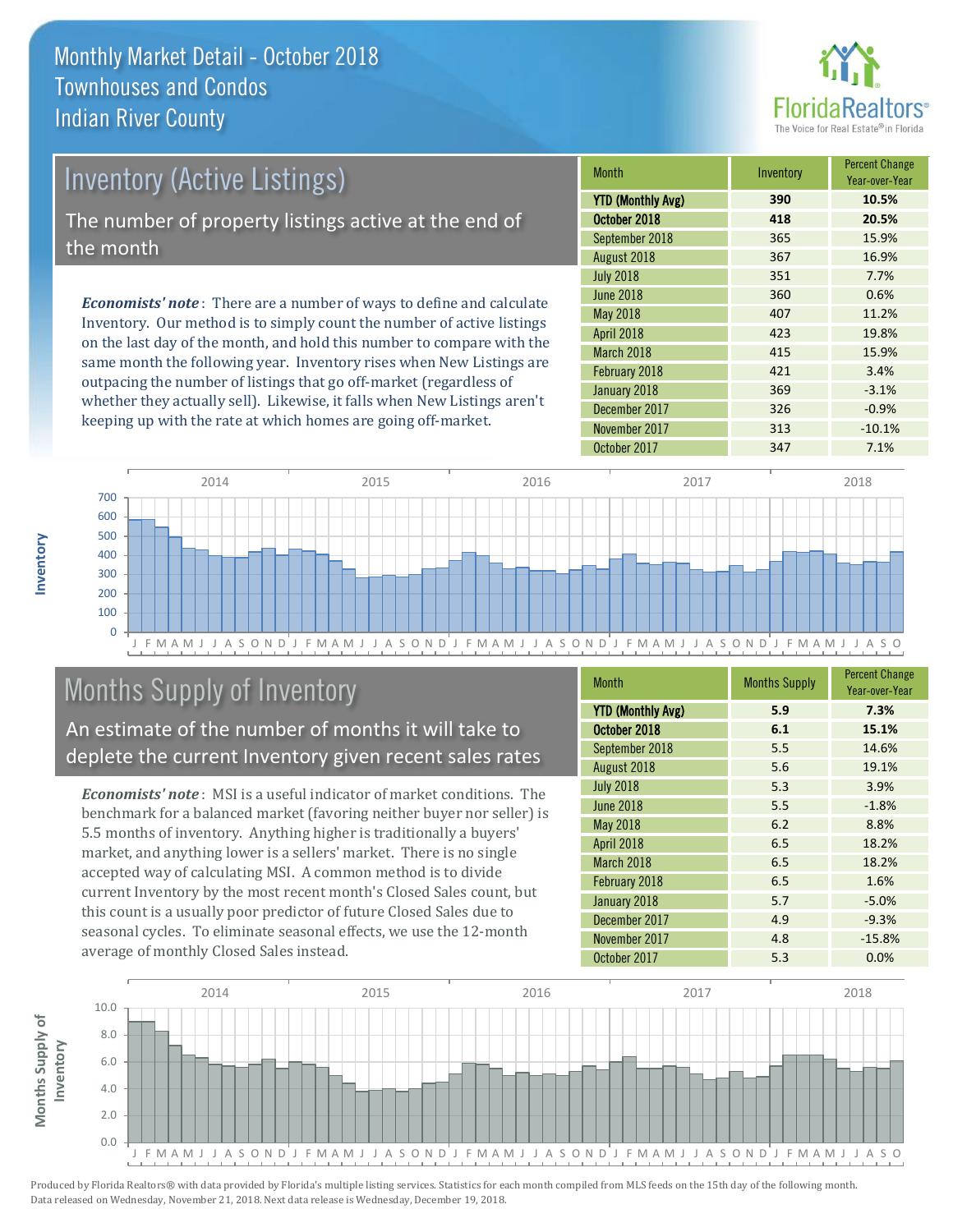

# Closed Sales by Sale Price

The number of sales transactions which closed during the month

*Economists' note:* Closed Sales are one of the simplest—yet most important—indicators for the residential real estate market. When comparing Closed Sales across markets of different sizes, we recommend comparing the percent changes in sales rather than the number of sales. Closed Sales (and many other market metrics) are affected by seasonal cycles, so actual trends are more accurately represented by year-over-year changes (i.e. comparing a month's sales to the amount of sales in the same month in the previous year), rather than changes from one month to the next.

| <b>Sale Price</b>     | <b>Closed Sales</b> | <b>Percent Change</b><br>Year-over-Year |
|-----------------------|---------------------|-----------------------------------------|
| Less than \$50,000    | $\Omega$            | $-100.0%$                               |
| \$50,000 - \$99,999   | 13                  | 44.4%                                   |
| $$100,000 - $149,999$ | 18                  | 38.5%                                   |
| $$150,000 - $199,999$ | 8                   | 14.3%                                   |
| \$200,000 - \$249,999 | 5                   | N/A                                     |
| \$250,000 - \$299,999 | 3                   | $-40.0%$                                |
| \$300,000 - \$399,999 | 11                  | 266.7%                                  |
| \$400,000 - \$599,999 | $\mathcal{P}$       | 0.0%                                    |
| \$600,000 - \$999,999 | 1                   | $-66.7%$                                |
| \$1,000,000 or more   | 3                   | N/A                                     |



### Median Time to Contract by Sale Price The median number of days between the listing date and contract date for all Closed Sales during the month

*Economists' note* : Like Time to Sale, Time to Contract is a measure of the length of the home selling process calculated for sales which closed during the month. The difference is that Time to Contract measures the number of days between the initial listing of a property and the signing of the contract which eventually led to the closing of the sale. When the gap between Median Time to Contract and Median Time to Sale grows, it is usually a sign of longer closing times and/or declining numbers of cash sales.

| <b>Sale Price</b>     | <b>Median Time to</b><br>Contract | <b>Percent Change</b><br>Year-over-Year |
|-----------------------|-----------------------------------|-----------------------------------------|
| Less than \$50,000    | (No Sales)                        | N/A                                     |
| $$50,000 - $99,999$   | 19 Days                           | $-52.5%$                                |
| $$100,000 - $149,999$ | 42 Days                           | 366.7%                                  |
| $$150,000 - $199,999$ | 138 Days                          | 318.2%                                  |
| \$200,000 - \$249,999 | 70 Days                           | N/A                                     |
| \$250,000 - \$299,999 | 324 Days                          | 138.2%                                  |
| \$300,000 - \$399,999 | 181 Days                          | 805.0%                                  |
| \$400,000 - \$599,999 | 105 Days                          | 2.9%                                    |
| \$600,000 - \$999,999 | 3399 Days                         | 6981.3%                                 |
| \$1,000,000 or more   | 143 Days                          | N/A                                     |

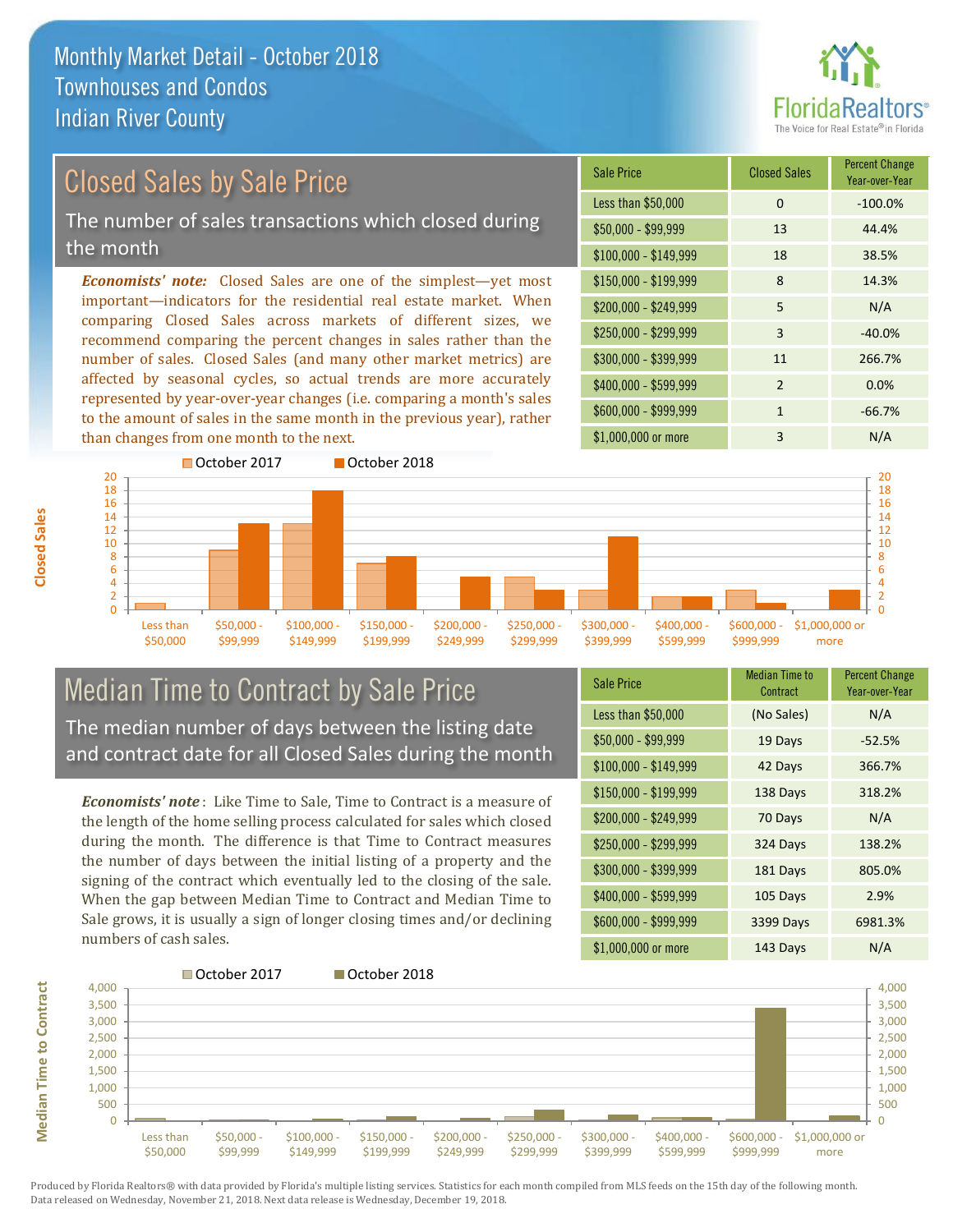

# New Listings by Initial Listing Price

The number of properties put onto the market during the month

*Economists' note:* New Listings tend to rise in delayed response to increasing prices, so they are often seen as a lagging indicator of market health. As prices rise, potential sellers raise their estimations of value—and in the most recent cycle, rising prices have freed up many potential sellers who were previously underwater on their mortgages. Note that in our calculations, we take care to not include properties that were recently taken off the market and quickly relisted, since these are not really *new* listings.

| <b>Initial Listing Price</b> | <b>New Listings</b> | <b>Percent Change</b><br>Year-over-Year |
|------------------------------|---------------------|-----------------------------------------|
| Less than \$50,000           | $\Omega$            | N/A                                     |
| \$50,000 - \$99,999          | 8                   | $-50.0%$                                |
| $$100,000 - $149,999$        | 20                  | $-13.0%$                                |
| $$150,000 - $199,999$        | 12                  | 33.3%                                   |
| \$200,000 - \$249,999        | 13                  | 44.4%                                   |
| \$250,000 - \$299,999        | 8                   | $-33.3%$                                |
| \$300,000 - \$399,999        | 9                   | 0.0%                                    |
| \$400,000 - \$599,999        | 14                  | 100.0%                                  |
| \$600,000 - \$999,999        | 14                  | 75.0%                                   |
| \$1,000,000 or more          | 5                   | 400.0%                                  |



### Inventory by Current Listing Price The number of property listings active at the end of the month

*Economists' note* : There are a number of ways to define and calculate Inventory. Our method is to simply count the number of active listings on the last day of the month, and hold this number to compare with the same month the following year. Inventory rises when New Listings are outpacing the number of listings that go off-market (regardless of whether they actually sell). Likewise, it falls when New Listings aren't keeping up with the rate at which homes are going off-market.

| <b>Current Listing Price</b> | Inventory | <b>Percent Change</b><br>Year-over-Year |
|------------------------------|-----------|-----------------------------------------|
| Less than \$50,000           | $\Omega$  | N/A                                     |
| \$50,000 - \$99,999          | 40        | $-7.0%$                                 |
| $$100,000 - $149,999$        | 50        | $-5.7%$                                 |
| $$150,000 - $199,999$        | 50        | 72.4%                                   |
| \$200,000 - \$249,999        | 37        | 48.0%                                   |
| \$250,000 - \$299,999        | 38        | 15.2%                                   |
| \$300,000 - \$399,999        | 48        | 11.6%                                   |
| \$400,000 - \$599,999        | 61        | 32.6%                                   |
| \$600,000 - \$999,999        | 60        | 106.9%                                  |
| \$1,000,000 or more          | 34        | $-26.1%$                                |



Produced by Florida Realtors® with data provided by Florida's multiple listing services. Statistics for each month compiled from MLS feeds on the 15th day of the following month. Data released on Wednesday, November 21, 2018. Next data release is Wednesday, December 19, 2018.

**Inventory**